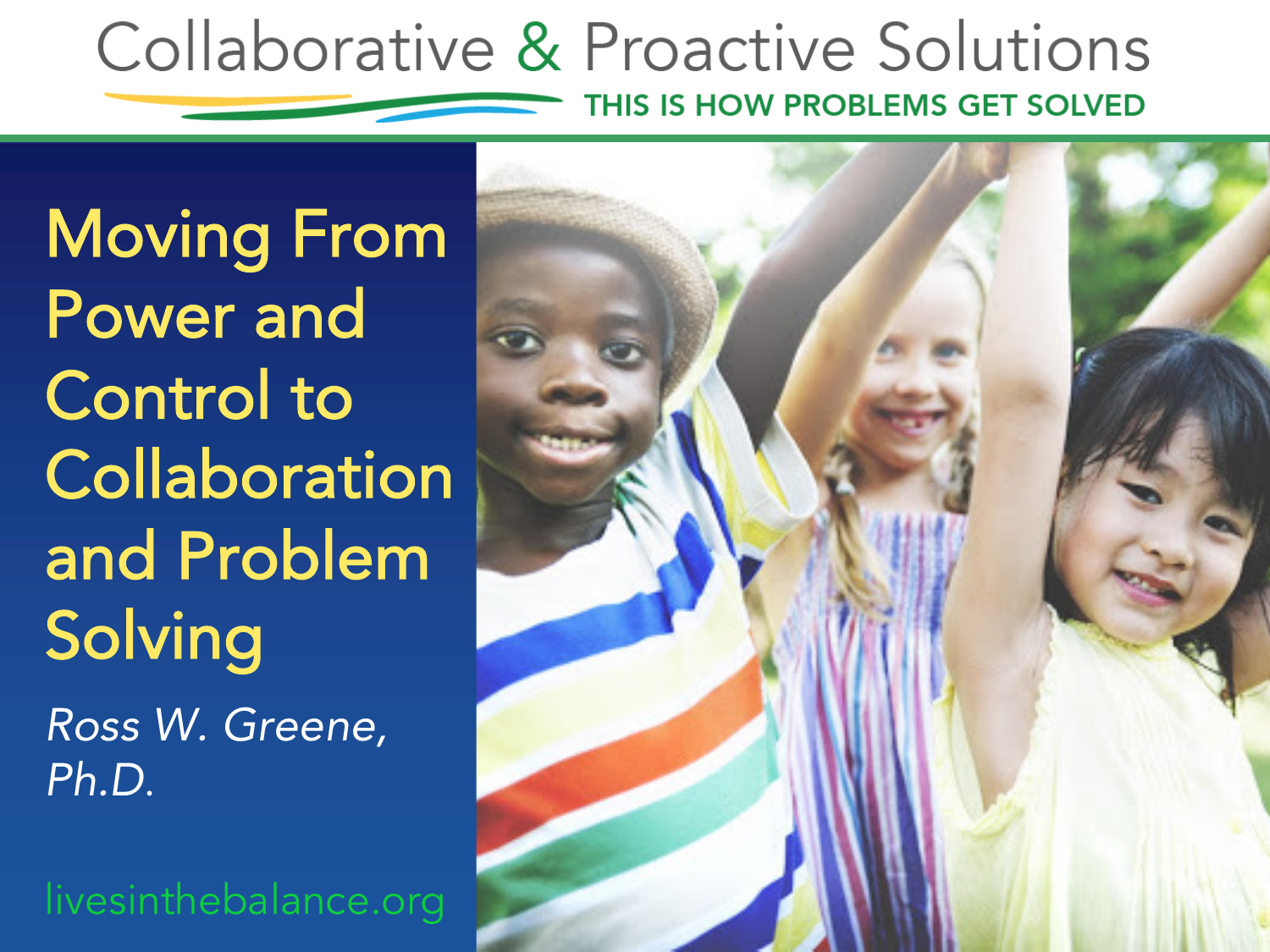- 1. Emphasis is on problems (and solving them) rather than on behaviors (and modifying them)…
	- Concerning behavior is simply the **signal** by which a child *communicates* that they are having difficulty meeting certain *expectations* (not unmet needs)
		- § Concerning behaviors can be "lucky" or "unlucky"
	- Behaviors are not the only observable, objective, quantifiable data…unsolved problems are too
	- **This will require different assessment practices**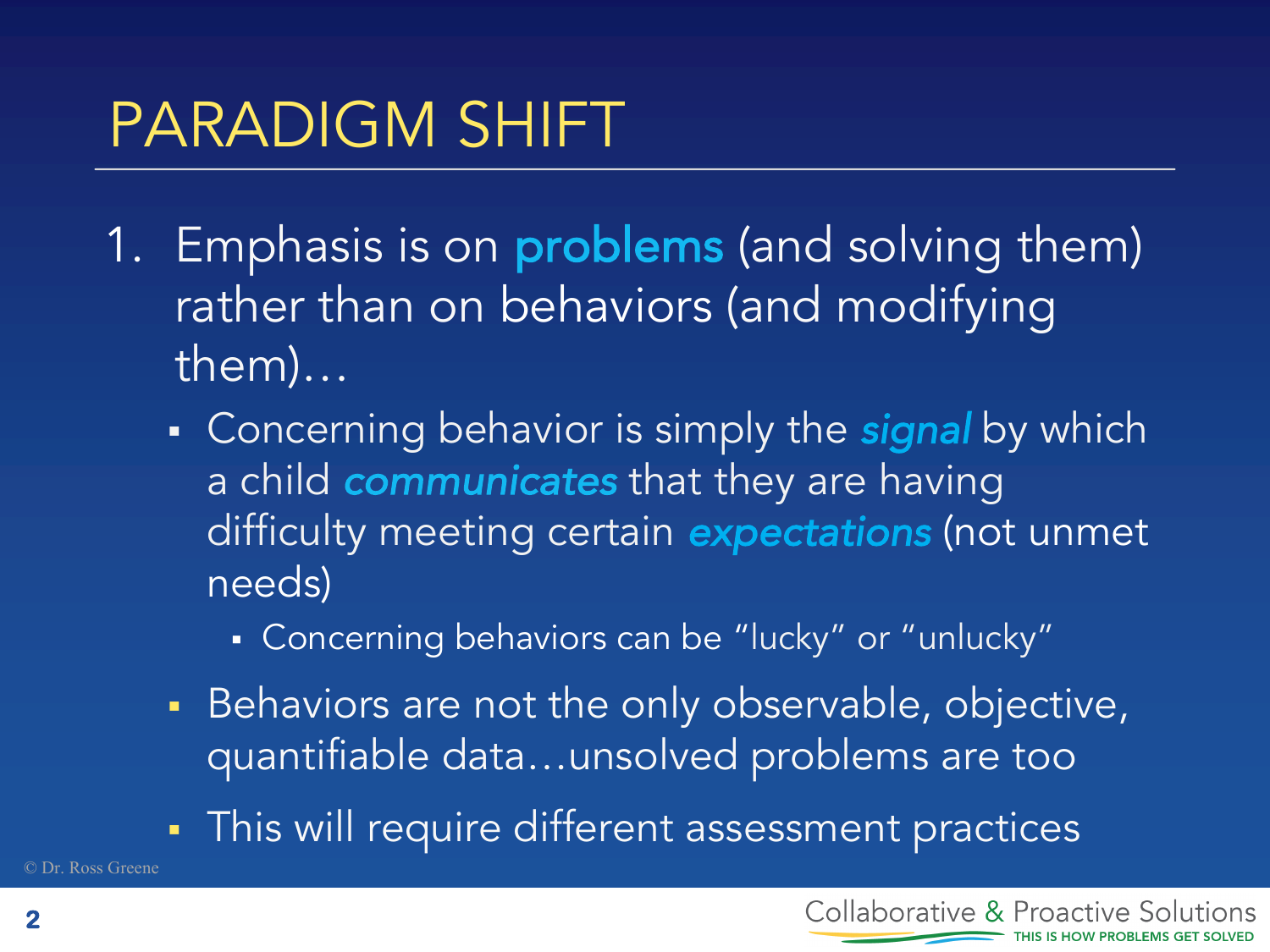2. The problem solving is **collaborative**, not unilateral

- § Something you're doing *with* the kid rather than *to* them
- **•** Even if the kid can talk but won't or won't talk because they can't
- Kid is still "accountable" (a lot more so than if they are passive recipients of our imposed solutions and consequences)
- Caregivers are off the hook for ingenious solutions

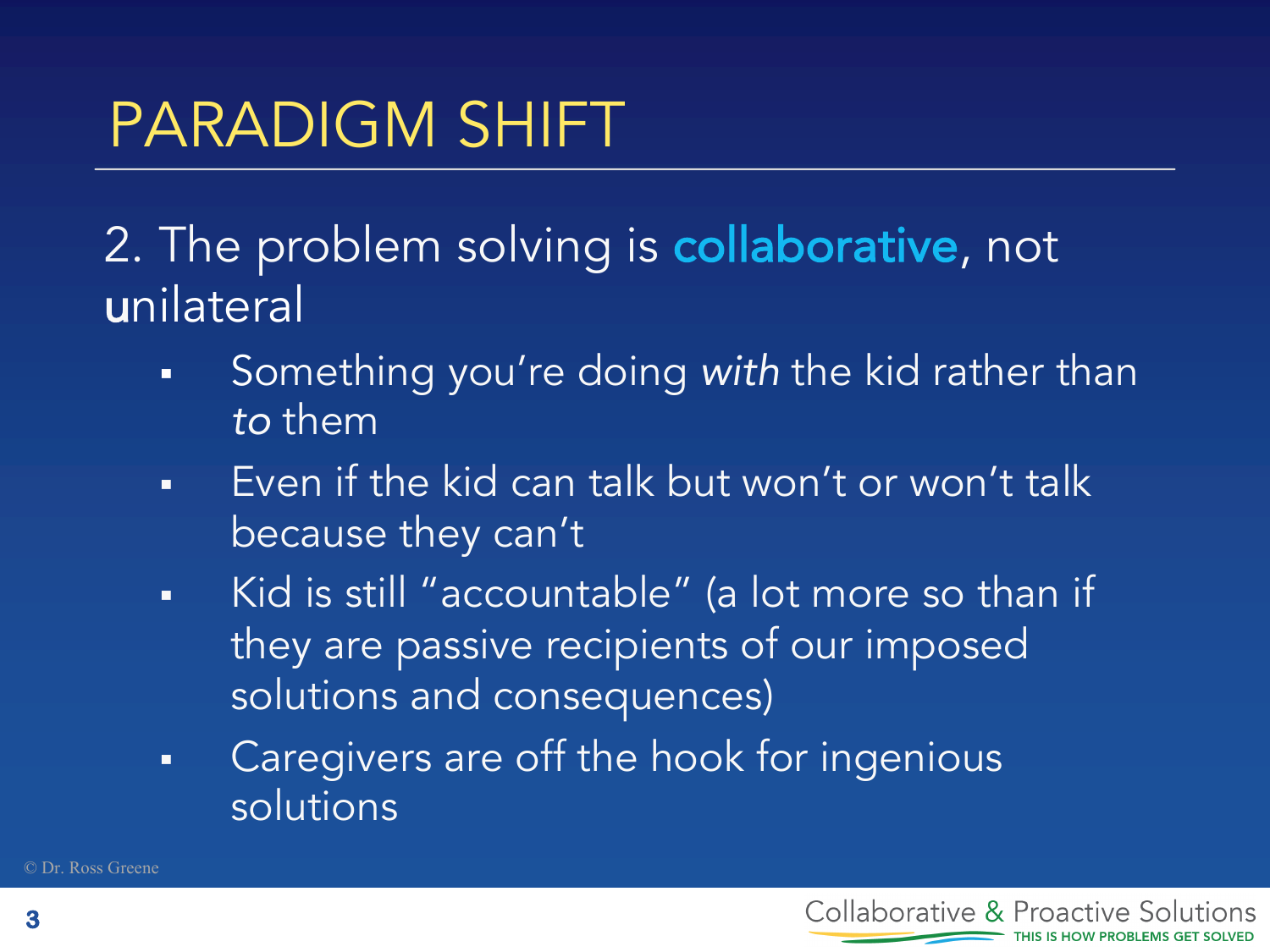- 3. The problem solving is proactive, not reactive
	- **•** These kids are highly predictable, if we answer two questions:
		- § Why do some kids respond so poorly to problems and frustrations?
			- **Answer:** Because they're lacking the skills to respond
		- When do kids exhibit concerning behaviors?
			- **Answer:** When they're having difficulty meeting
	- This is the information that's been missing
	- Once unsolved problems are identified, intervention can be largely proactive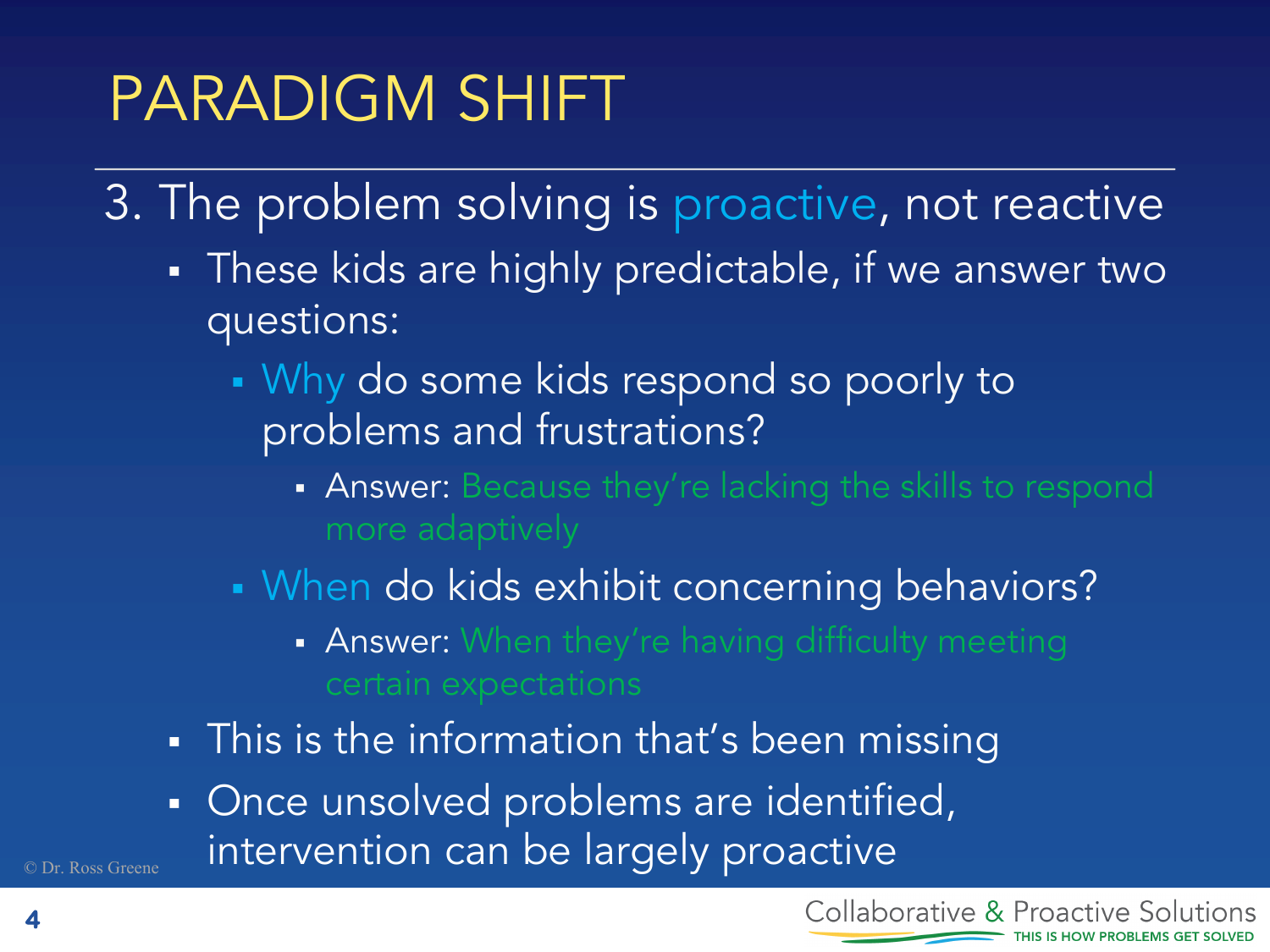### 4. Kids do well if they can

• If the kid could do well, they would do well

### § Not True:

- Attention-seeking
- **Manipulative**
- Coercive
- § Unmotivated
- § Limit-testing

### 5. Doing well is preferable

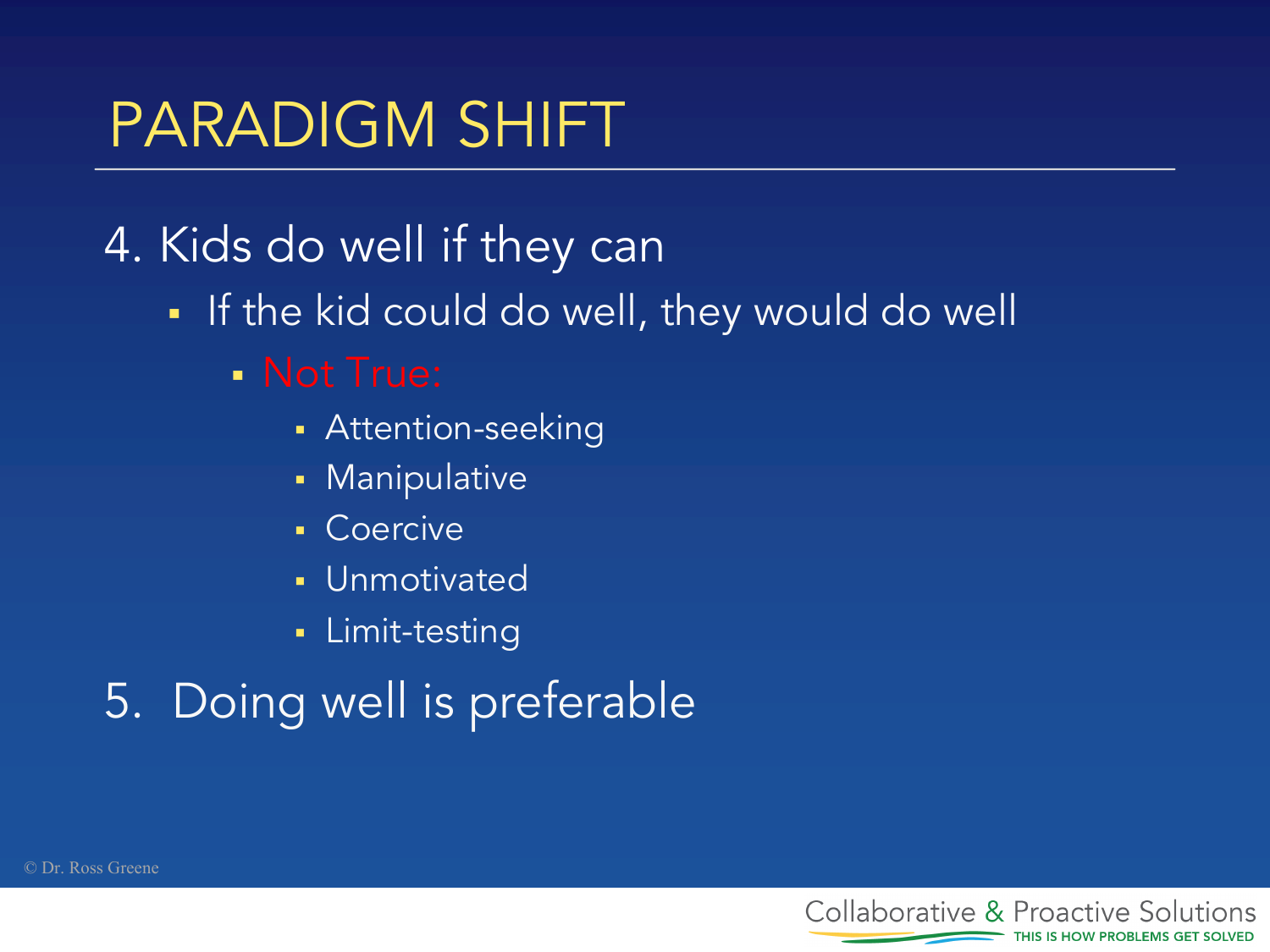### LIMITATIONS OF MODIFYING BEHAVIOR

- Rewards and punishments solve no problems
- Rewards and punishments are distracting...they cause us to focus on signals rather than the problems that are causing those signals
- There is significant disproportionality in the ways in which rewards and punishments are administered
- There wouldn't be disproportionality if we weren't using punitive, exclusionary disciplinary procedures
- Better to be disproportional in solving problems than in administering detentions, suspensions, expulsions, paddling, restraint, seclusion, and arrests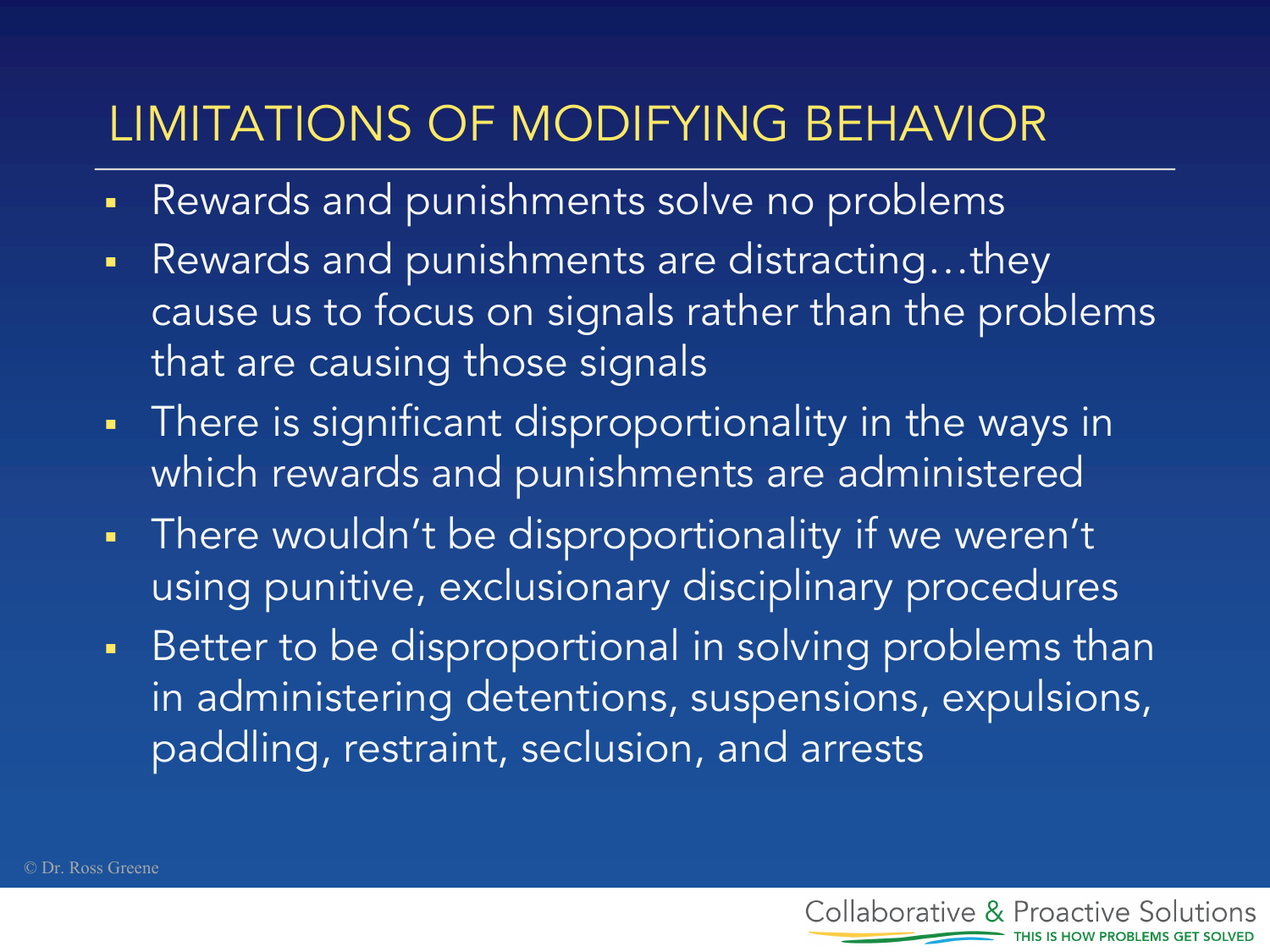### WHAT SKILLS?

Flexibility/adaptability Frustration tolerance Problem solving Emotion regulation

s Green These are the global skills that help us respond to problems and frustrations adaptively Not the same as "behavioral" skills It's not clear the the above skills can be through direct instruction But the skills are being improved by engaging kids in the process and experience of solving problems collaboratively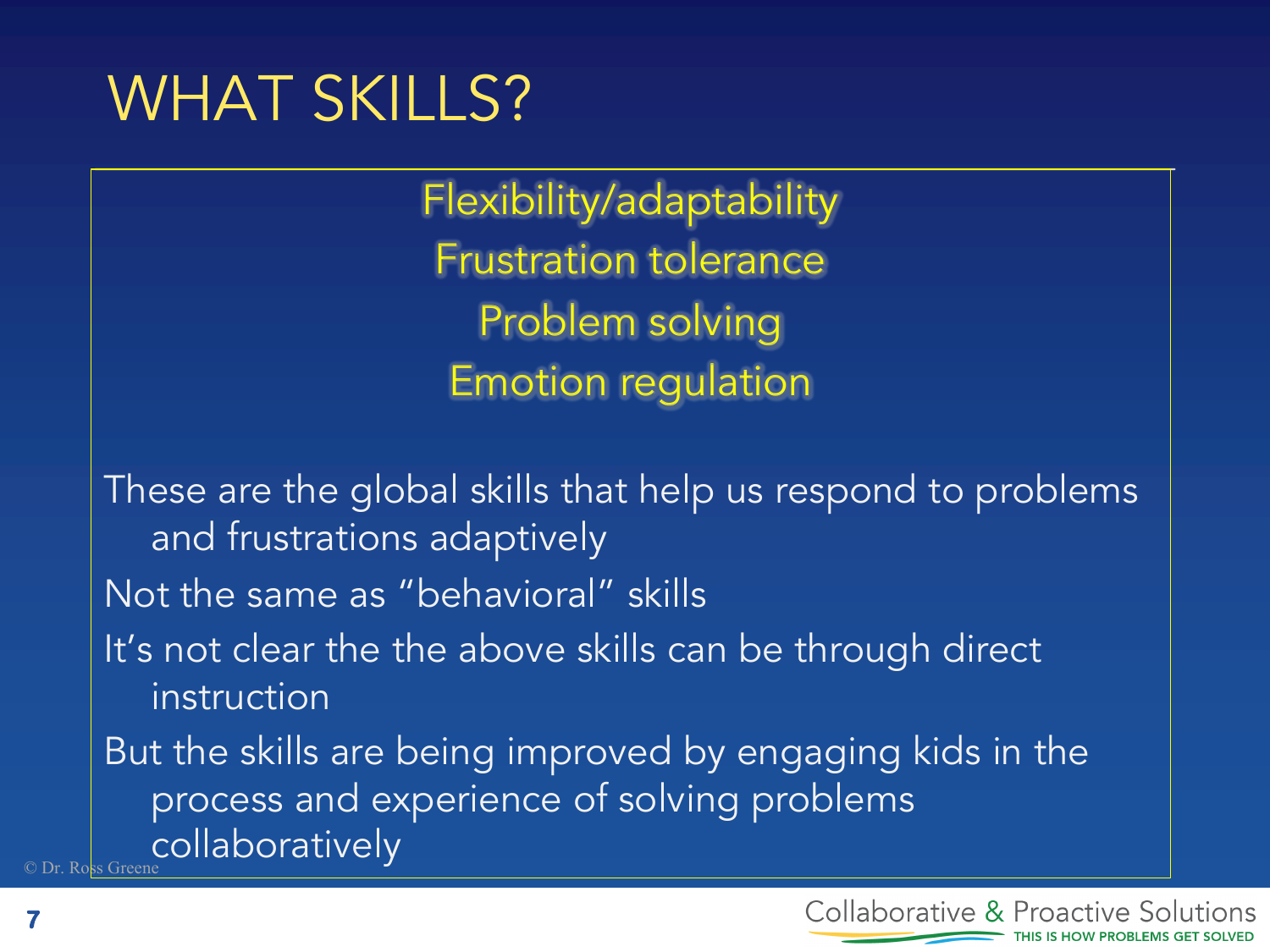### KEY HELPER ROLES IN CPS

- **Identify lagging skills and unsolved problems** 
	- Helps make intervention proactive rather than reactive...otherwise, you're in "perpetual survival mode" or "walking on eggshells"
	- Helps adults view kids through more compassionate, accurate, productive lenses
	- Helps us focus on the problems that are causing concerning behaviors rather than on the behaviors
- **Solve problems collaboratively and** proactively
	- § Promotes a problem-solving partnership
	- § Engages kids in solving the problems that affect their lives
	- § Produces more effective, durable solutions
	- § Simultaneously enhances skills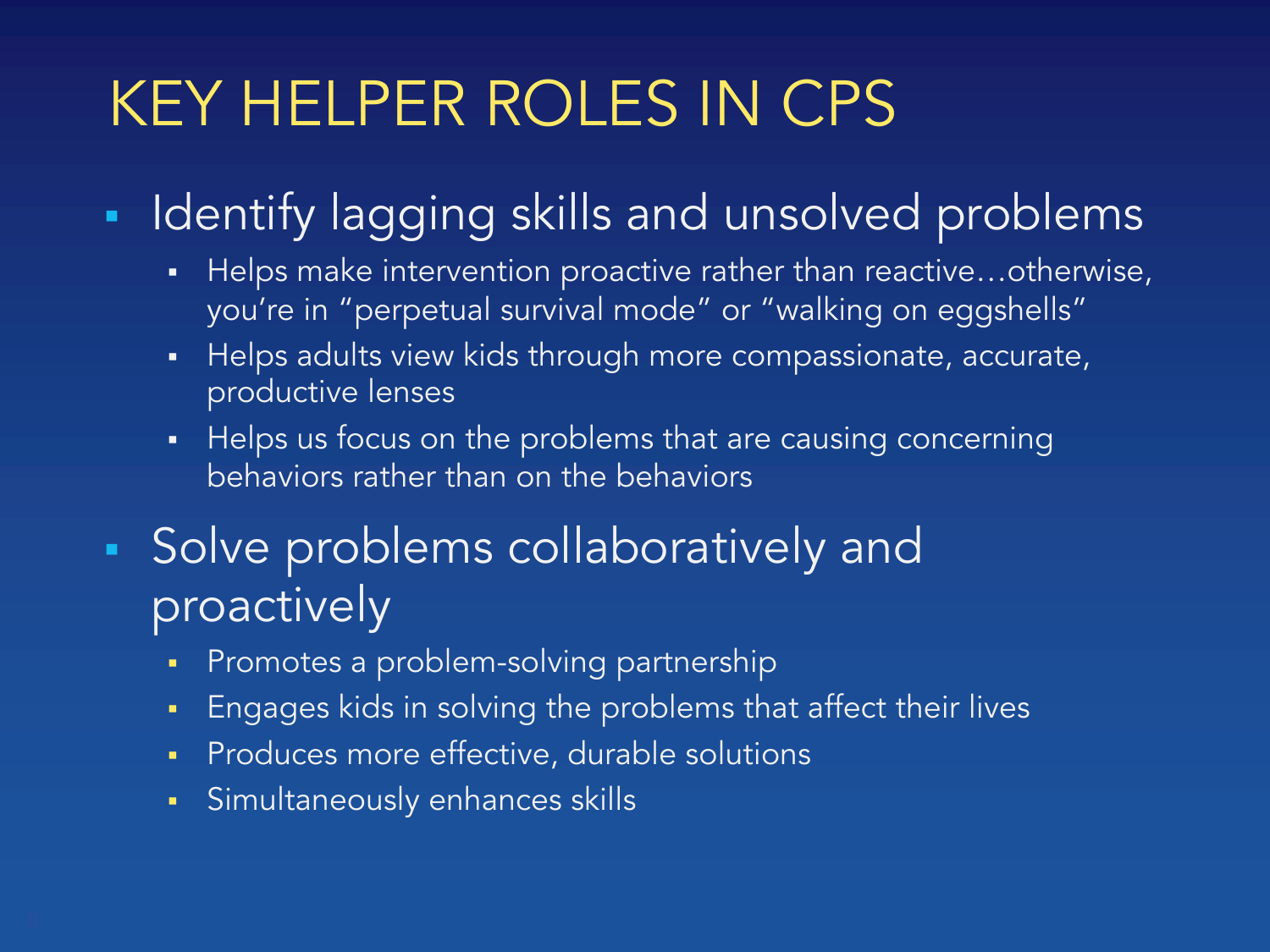**ALSUP 2020** 

**CHILD'S NAME** 

ASSESSMENT OF LAGGING SKILLS & UNSOLVED PROBLEMS

DATE

The ALSUP is intended for use as a discussion guide rather than as a freestanding check-list or rating scale. It should be used to identify specific lagging skills and unsolved problems that pertain to a particular child or adolescent

### **LAGGING SKILLS**

This section will help you understand why the child is responding so maladaptively to problems and frustrations. Please note that these lagging skills are not the primary focal point of intervention. In other words, you won't be discussing the lagging skills with the student, nor will you be teaching most of the skills explicitly. The primary targets of intervention are the unsolved problems you'll be documenting in the next section.

| Difficulty maintaining focus                                                                                     |   | Difficulty seeing "grays"/concrete, literal, black & white, thinking                                                            |
|------------------------------------------------------------------------------------------------------------------|---|---------------------------------------------------------------------------------------------------------------------------------|
| Difficulty handling transitions, shifting from one mindset<br>or task to another                                 |   | Difficulty taking into account situational factors that would<br>suggest the need to adjust a plan of action                    |
| Difficulty considering the likely outcomes or consequences<br>of actions (impulsive)                             | □ | Inflexible, inaccurate interpretations/cognitive distortions or<br>biases (e.g., "Everyone's out to get me," "Nobody likes me)" |
| Difficulty persisting on challenging or tedious tasks                                                            |   | Difficulty attending to or accurately interpreting social cues/<br>poor perception of social nuances                            |
| Difficulty considering a range of solutions to a problem                                                         |   | Difficulty shifting from original idea, plan, or solution                                                                       |
| Difficulty expressing concerns, needs, or thoughts in words                                                      |   | Difficulty appreciating how their behavior is affecting others                                                                  |
| Difficulty managing emotional response to frustration so as<br>to think rationally                               |   | Difficulty starting conversations, entering groups,<br>connecting with people/lacking other basic social skills                 |
| Chronic irritability and/or anxiety significantly impede<br>capacity for problem-solving or heighten frustration |   | Difficulty empathizing with others, appreciating another<br>person's perspective or point of view                               |
| Sensory/motor difficulties                                                                                       |   | Difficulty handling unpredictability, ambiguity, uncertainty, novelty                                                           |

### **UNSOLVED PROBLEMS**

Unsolved problems are the specific expectations a child is having difficulty meeting. The wording of an unsolved problem will translate directly into the words that you'll be using when you introduce an unsolved problem to the child when it comes time to solve the problem together. Poorly worded unsolved problems often cause the problem-solving process to deteriorate before it even gets started. Please reference the ALSUP Guide for guidance on the four guidelines for writing unsolved problems.

### **SCHOOL/FACILITY PROMPTS:**

Are there specific tasks/expectations the student is having difficulty completing or getting started on? Are there classmates this student is having difficulty getting along with in specific conditions? Are there tasks and activities this student is having difficulty moving from or to? Are there classes/activities the student is having difficulty attending/being on time to? As you think about the start of the day to the end, are there any other expectations the student has difficulty reliably meeting or that you find yourself frequently reminding the student about?

### HOME/CLINIC PROMPTS:

Are there chores//tasks/activities the child is having difficulty completing or getting started on?

Are there siblings/other children the child is having difficulty getting along with in specific conditions?

Are there aspects of hygiene the child is having difficulty completing?

Are there activities the child is having difficulty ending or tasks the child is having difficulty moving on to As you think about the start of the day to the end, are there any other expectations the child has difficulty reliably meeting or that you find

yourself frequently reminding the child about?



### livesinthebalance.org

REV 102020



ASSESSMENT

OF LAGGING

SKILLS AND

UNSOLVED

PROBLEMS

(ALSUP)

Collaborative & Proactive Solutions THIS IS HOW PROBLEMS GET SOLVED

**9**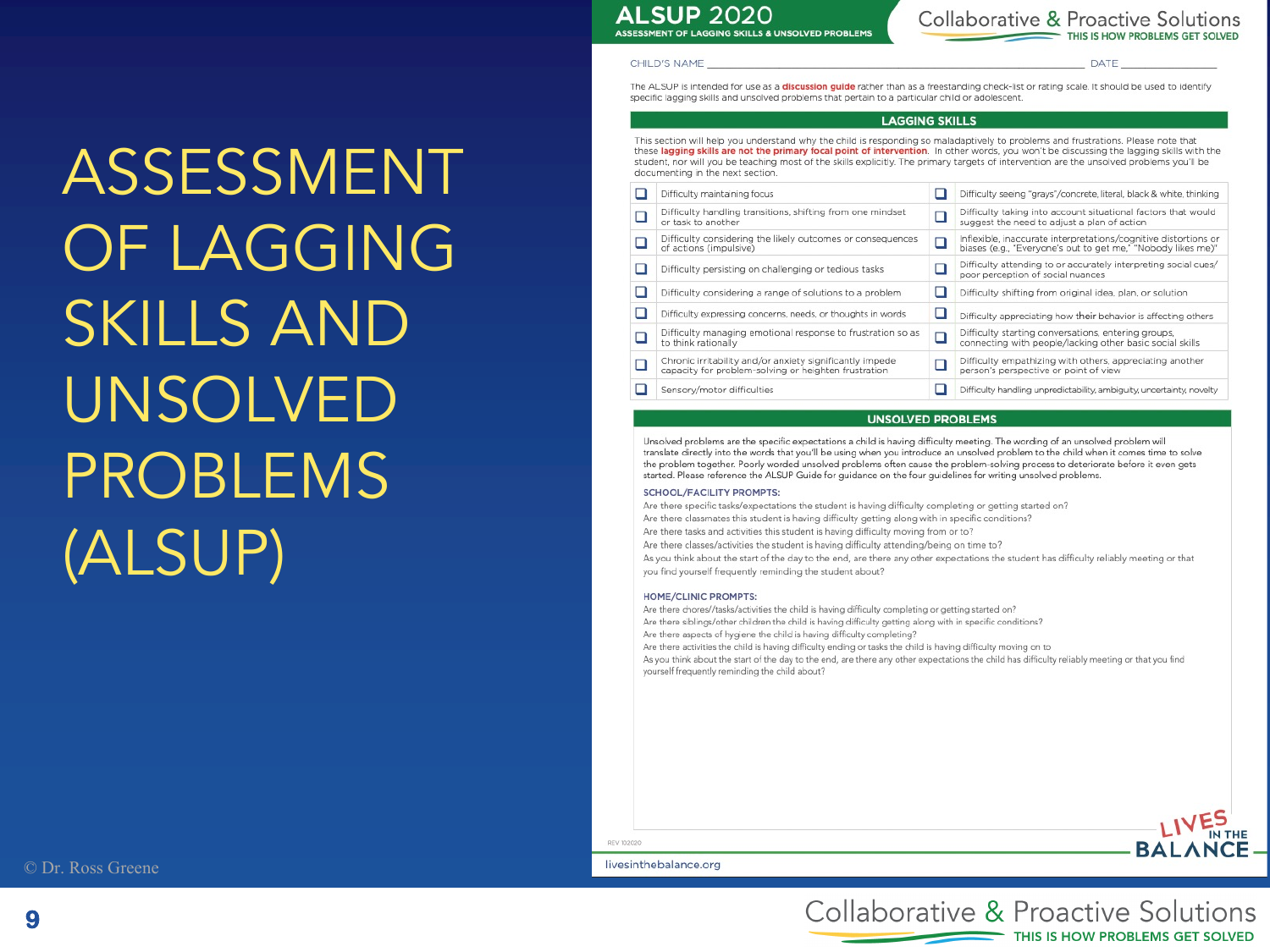# THE ALSUP CHANGES LENSES

### Expect lightbulbs to go on when…

- Caregivers come to recognize that a kid is, in fact, lacking many skills and having difficulty meeting many expectations
- Caregivers come to recognize why prior interventions have been ineffective
- Caregivers begin to regret the way they've been treating the child based on incorrect assumptions
- Caregivers become aware that unsolved problems occur under highly specific conditions
- Caregivers recognize that unsolved problems are predictable and can therefore be solved proactively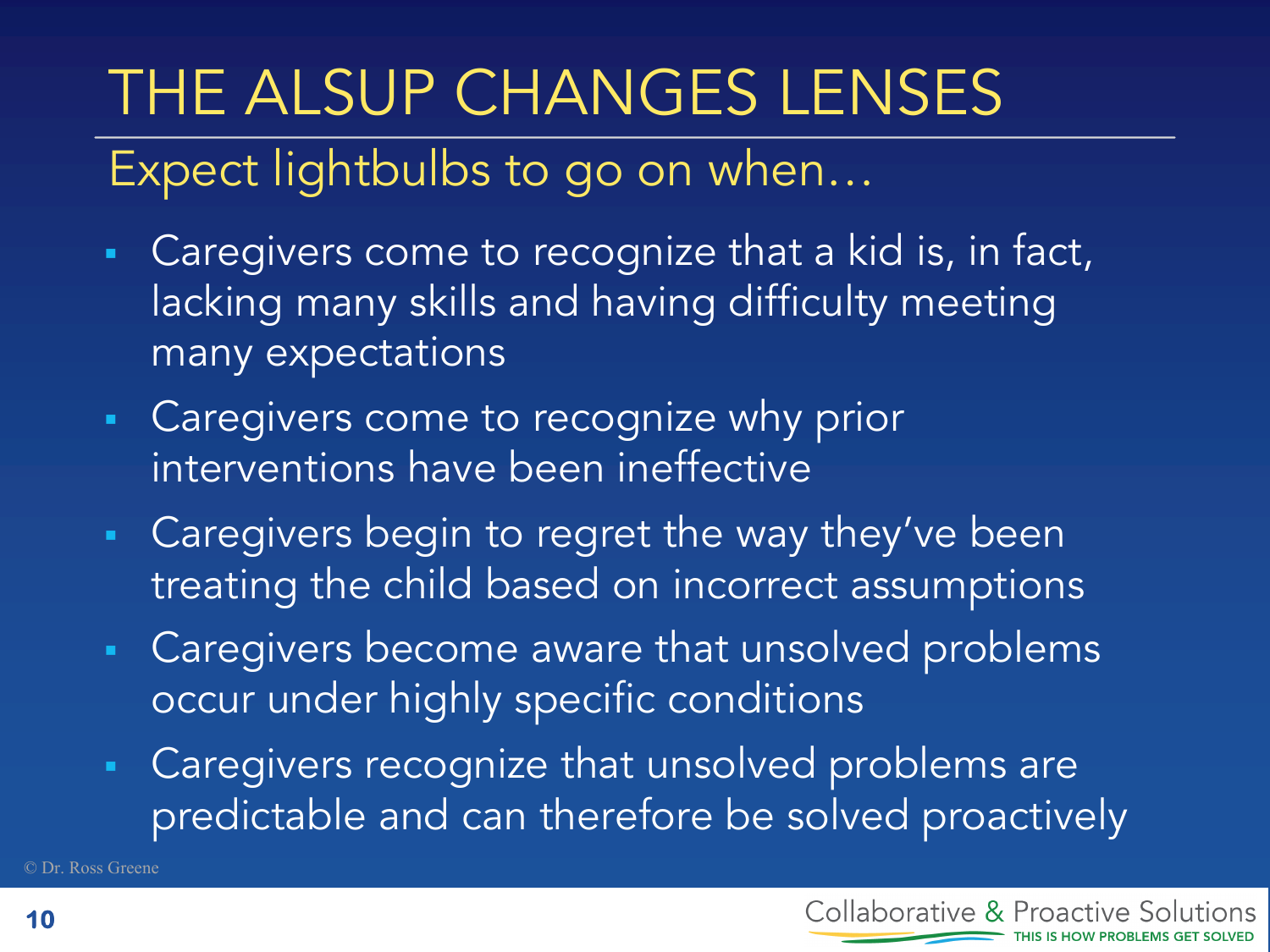# NEXT GOAL

Prioritizing

- You can't work on everything at once
- Focus on the "big fish" first
	- **SAFETY:** Unsolved problems contributing to unsafe behaviors
	- FREQUENCY: Unsolved problems contributing to concerning behaviors most often
	- GRAVITY: Unsolved problems having the greatest negative impact on the kid or others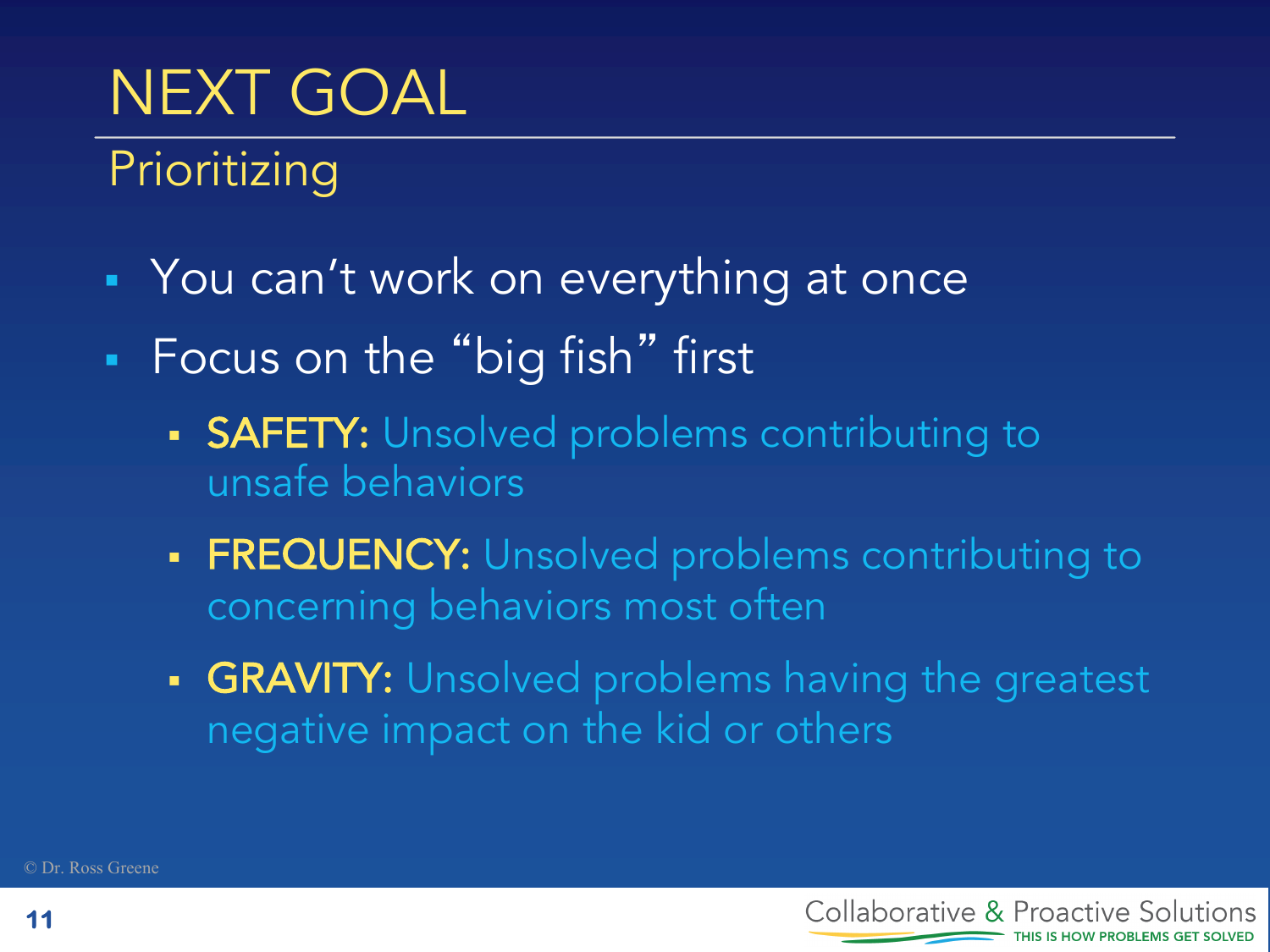# OPTIONS FOR HANDLING UNSOLVED PROBLEMS

PLAN A: Solve the problem unilaterally PLAN B: Solve the problem collaboratively PLAN C: Set the problem aside for now

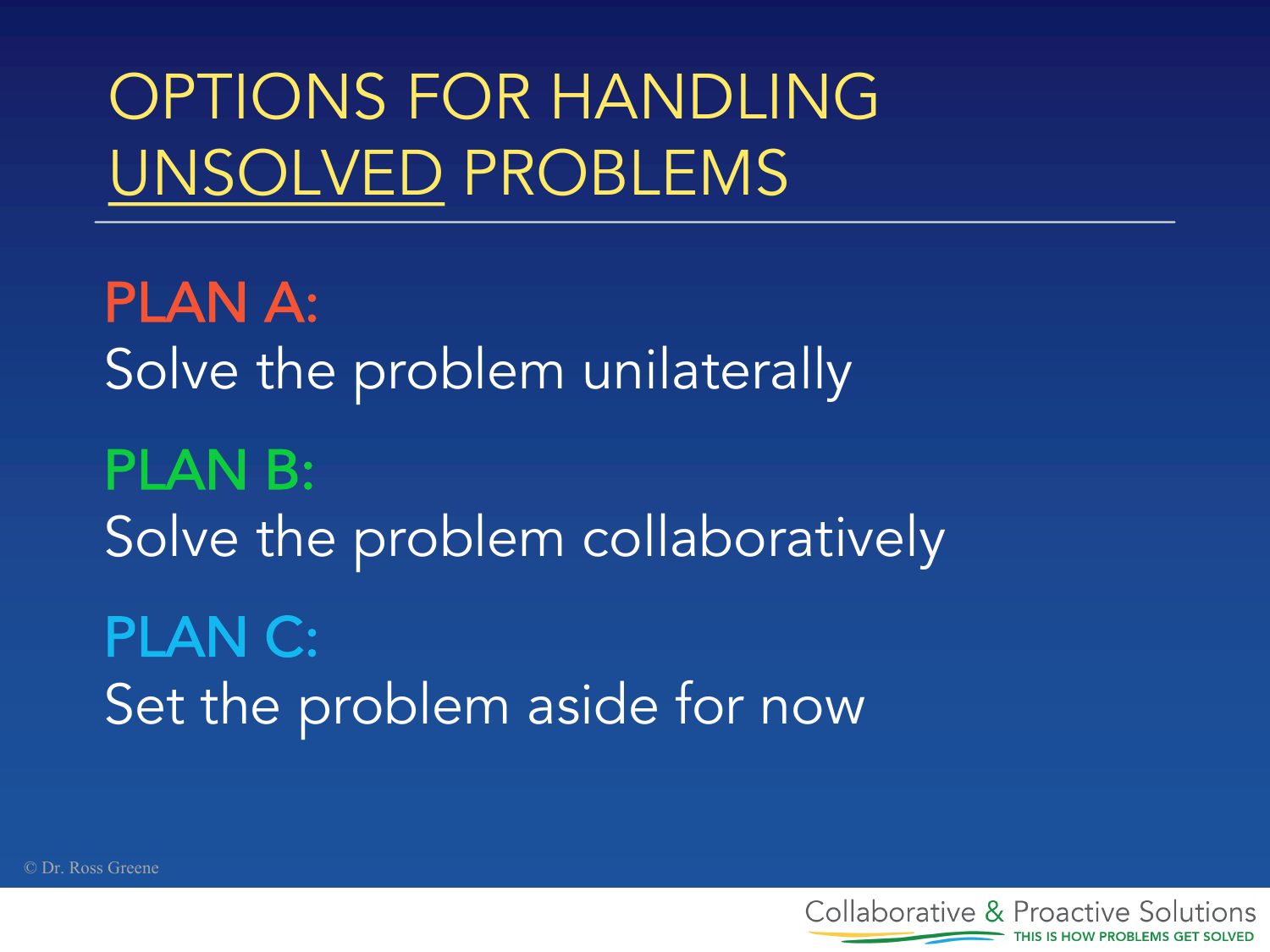# PLAN B

Solve the problem collaboratively

1. Empathy Step

Gather information from the child about what's hard about meeting the expectation

- 2. Define Adult Concerns Step Identify adult concerns
- 3. Invitation Step Collaborate on a solution that is realistic and mutually satisfactory



© Dr. Ross Greene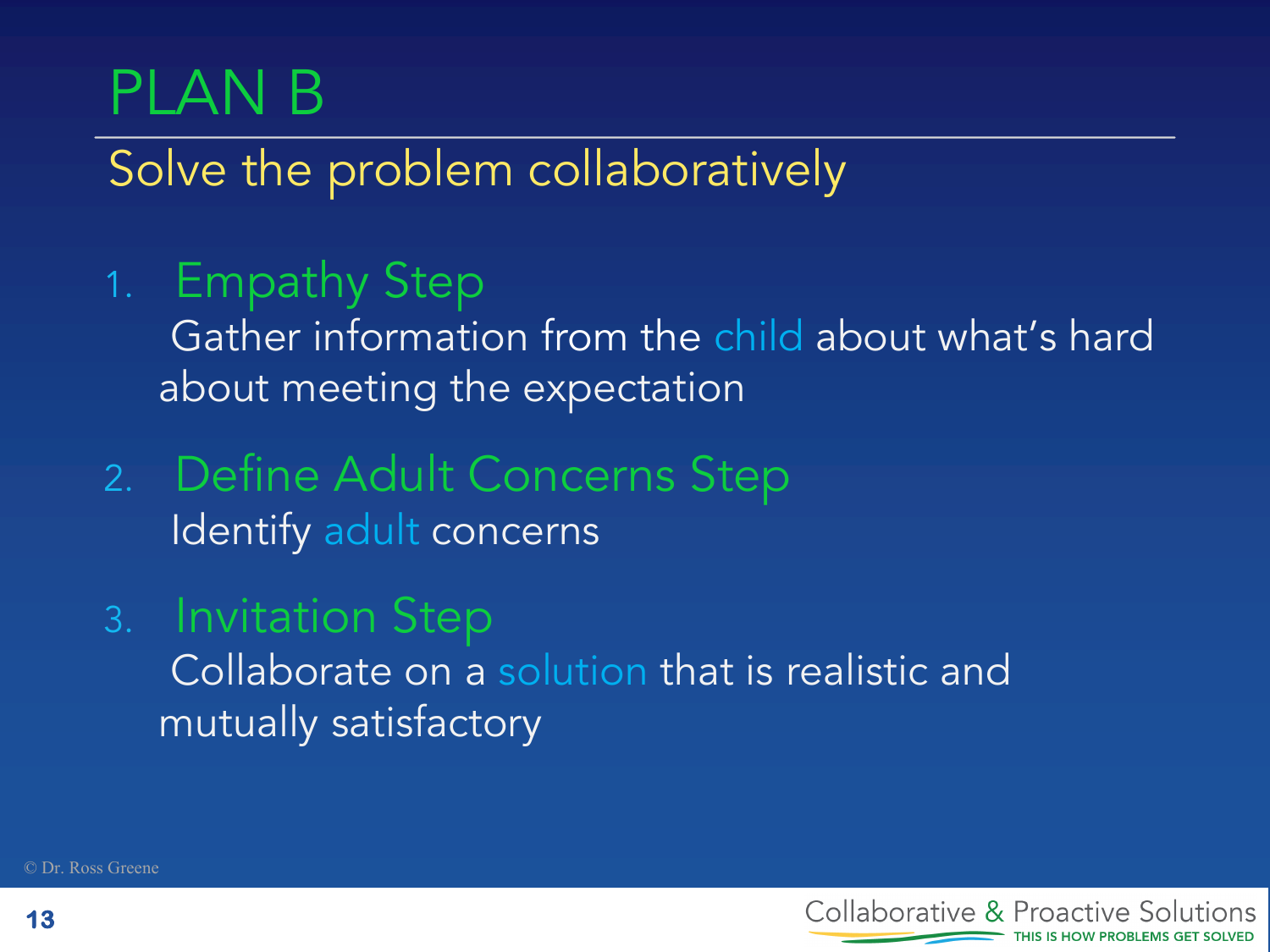# THE INITIAL VISIT

- Caregivers often want to talk about behavior (OK to hear about that, briefly, but…)

- Get them talking about the **problems** that are causing those behaviors *("What expectations is Oliver having difficulty meeting when those behaviors occur?")*

*-* Help them recognize that those problems are predictable *("Is this the first time that Oliver has had difficulty meeting that expectation?"*

*-* Help them understand that the child's concerning behaviors are due to lagging skills rather than lagging motivation, which is why traditional discipline hasn't been effective *("Rewards and punishments don't solve any problems or teach any skills.")*

*-* Move the discussion to specific lagging skills and unsolved problems (introduce the *Assessment of Lagging Skills and Unsolved Problems*)

- Can they do it on their own? If so, prescribe resources (videos, handouts, website)

© Dr. Ross Greene - Are they going to need help? If so, refer to counsellor/therapist/school consultant who can start Collaborative and Proactive Solutions approach *or* book back in for parent/teacher/child conference for ALSUP